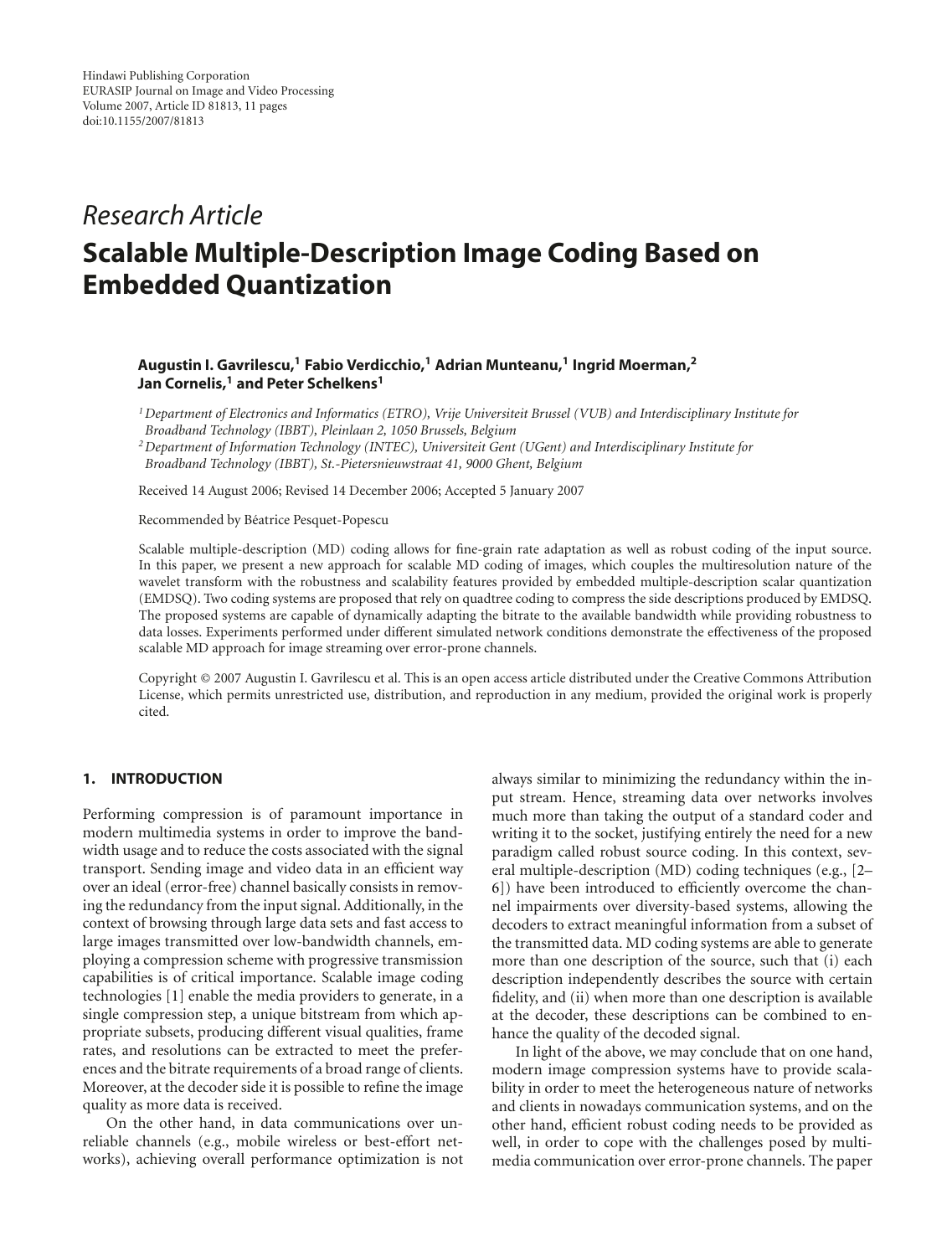addresses this combined problem, and proposes a class of scalable MD image coding systems as a solution to this problem. The key component in these systems is given by embedded multiple-description scalar quantization (EMDSQ) [\[7](#page-9-4)[–11](#page-9-5)]. EMDSQ belongs to the broad family of multipledescription coding approaches based on scalar quantization. The basic principle of MD based on scalar quantization (MDSQ) was firstly proposed by Vaishampayan in [\[3](#page-9-6)], while the optimal design of central and side quantizers has been extensively studied for the fixed-rate case in [\[12](#page-9-7), [13\]](#page-9-8). The classical MDSQs are fixed-rate quantizers. This will lead to the impossibility to design embedded coding schemes having the ability to refine the image quality at the decoder side as more information is received. This problem has been solved in [\[14](#page-9-9)], where multiple-description uniform scalar quantizers (MDUSQ) have been proposed, simultaneously enabling multiple-description coding and a scalable encoding of the input source.

More recently, we proposed generic EMDSQ [\[7](#page-9-4)[–11\]](#page-9-5) producing double-deadzone central quantizers, known to be optimal and very nearly optimal at high and low rates, respectively, [\[1](#page-9-1)]. This will allow the coding systems employing EMDSQ to provide state-of-the-art coding results in data communications under realistic network conditions, and due to the embedded nature of EMDSQ, also to support progressive transmission and fine-grain rate adaptation of the output stream.

In contrast to MDUSQ, the design of EMDSQ treats the generic case of an arbitrary number of descriptions. Another important feature of EMDSQ consists in their unique ability to control not only the overall redundancy but also the redundancy, at each distinct quantization level between the descriptions.

In this paper, we propose a new scalable MD coding approach for images that couple EMDSQ and a customized version of our wavelet-based quadtree (QT) coding algorithm, originally proposed in [\[15,](#page-9-10) [16\]](#page-9-11). The system will be referred to as MD-QT.

In the proposed MD-QT approach, EMDSQ is used in order to produce a scalable MD representation of the wavelet coefficients, while QT coding is employed in order to encode for each description the localization information, indicating the positions of the coefficients that are found to be significant at each quantization level. However, simply coupling EMDSQ with QT coding only provides a multipledescription representations of the quantization indices. A critical design aspect is to extend the MD paradigm and to produce multiple representations of the localization information as well. This idea is followed in our design of an enhanced MD-QT image coding system. The experimental results show that in the context of transmission over errorprone packet networks, the enhanced MD-QT system provides a substantial performance increase in comparison to a simple MD-QT approach.

The rest of the paper is structured as follows. [Section 2](#page-1-0) presents the EMDSQ focusing on two main issues: [Section 2.1](#page-1-1) describes the way EMDSQs are constructed by recursive splitting of an index assignment (IA) matrix, while

[Section 2.2](#page-2-0) describes the mechanism that allows for a flexible redundancy allocation for each distinct quantization level. The proposed MD-QT algorithm is detailed in [Section 3.1.](#page-3-0) It is followed with [Section 3.2](#page-4-0) where an enhanced version of the algorithm extending the MD coding paradigm to all types of encoded information is presented. The experimental results are presented in [Section 4,](#page-6-0) illustrating the rate-distortion performances of the proposed still-image codecs in data transmission over error-prone networks. Finally, [Section 5](#page-8-0) summarizes the conclusions of our work.

# <span id="page-1-0"></span>**2. EMBEDDED MULTIPLE-DESCRIPTION SCALAR QUANTIZATION**

#### <span id="page-1-1"></span>*2.1. Embedded index assignment*

An EMDSQ is an embedded scalar quantizer designed to work in a diversity-based communication system. We can define EMDSQ as a set of embedded side quantizers generating two descriptions denoted by  $Q_m^0, Q_m^1, \ldots, Q_m^P$ , where *m* represents the description index ( $m = 1, 2$ ) and  $p$  represents the quantization level ( $0 \leq p \leq P$ ). The corresponding set of embedded central quantizers is denoted by  $Q^0, Q^1, \ldots, Q^P$ . For any  $p$ ,  $p < P$ , the partition cells of any quantizers  $Q_m^p$ and *Q<sup>p</sup>* are embedded in the partition cells of the quantizers  $Q_m^P, Q_m^{P-1}, \ldots, Q_m^{P+1}$  and  $Q_P^P, Q_{-1}^{P-1}, \ldots, Q_{+1}^{P+1}$ , respectively. The embedded side quantizer index  $\mathbf{q}_m^p = (q_m^p, q_m^{p-1}, \dots, q_m^0)$ is the output of  $Q_m^p$  for a source sample  $x \in \mathbb{R} [1]$  $x \in \mathbb{R} [1]$ .

Consider an IA matrix **M**. The matrix **M** is recursively split along each dimension  $m = 1, 2$  for a number of *P* levels. Then, for every level p, with  $0 \le p \le P$ , **M** can be considered as a block matrix of the form

$$
\mathbf{M} = [\mathbf{B}_{j_1,j_2}^p]_{1 \le j_m \le J_m^p}, \quad \forall p, \ 0 \le p \le P,
$$
 (1)

and it is represented as follows:

$$
\mathbf{M} = \begin{pmatrix} \mathbf{B}_{11}^{p} & \mathbf{B}_{12}^{p} & \cdots & \mathbf{B}_{1J_{2}^{p}}^{p} \\ \vdots & \vdots & & \vdots \\ \mathbf{B}_{J_{1}^{p}}^{p} & \mathbf{B}_{J_{1}^{p}}^{p} & \cdots & \mathbf{B}_{J_{1}^{p}}^{p} \end{pmatrix} .
$$
 (2)

The corresponding side quantizers for the dimension *m* at level *p* will be  $Q_m^p$ , containing a number of  $J_m^p$  cells. In order to obtain balanced descriptions at each distinct quantization level *p*, the condition  $J_1^p = J_2^p = J_p$  for any  $p$ ,  $0 \le p \le P$ , has to be satisfied. Further, we consider an arbitrary block  $\mathbf{B}_{ij}^{p+1}$  within **M** and the corresponding cells  $C_{\mathbf{q}_{m}^{p+1}}$  within the side quantizers  $Q_m^{p+1}$ . The block  $\mathbf{B}_{ij}^{p+1}$  at level p is split into  $L_1^p \times L_2^p$  blocks at the lower level *p*, and thus it can be defined by its component blocks as  $\mathbf{B}_{j_1j_2}^{p+1} = [\mathbf{B}_{i_1i_2}^p]_{1\leq i_m \leq L_m^p}$  for any  $1 \le j_m \le J_{p+1}$ . It is noticeable that in order to have balanced descriptions at each quantization level  $p$ ,  $0 \le p \le P$ , the condition  $L_1^p = L_2^p = L_p$  has to be satisfied. The resulting blocks  $\mathbf{B}_{i_1i_2}^p$  correspond to cells of the form  $C_{\mathbf{q}_m^{p+1}q_m^p}$  within the side quantizers  $Q_m^p$ . To any source sample  $x \in C_{\mathbf{q}_m^{p+1} q_m^p}$ one associates the quantizer index  $\mathbf{q}_m^p$  obtained by concatenating  $\mathbf{q}_m^{p+1}$  with  $q_m^p$ , that is,  $\mathbf{q}_m^p = (\mathbf{q}_m^{p+1}, q_m^p)$ . This allows us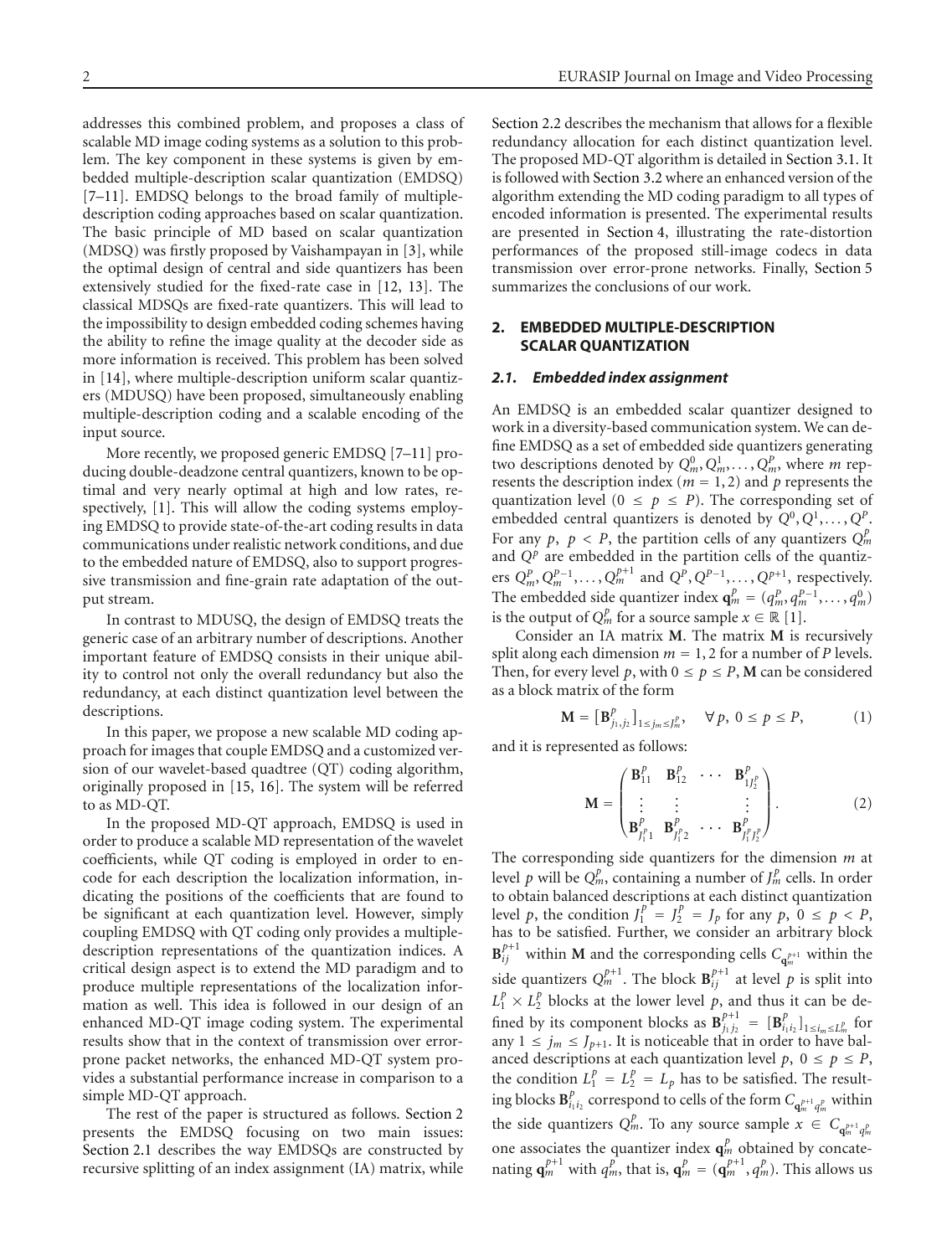

Figure 1: Recursive block-matrix decomposition.

<span id="page-2-1"></span>to obtain the indices of lower-rate quantizers by discarding the components of higher-rate quantizers, similar to embed-ded scalar quantization [\[1](#page-9-1)]. Hence,  $C_{\mathbf{q}_m^p} = C_{\mathbf{q}_m^{p+1}q_m^p}$  are embedded in  $C_{\mathbf{q}_m^{p+1}}$  for any p and m, and the side-quantizer indices are embedded. This shows that the recursive splitting of **M** generates embedded side quantizers. Consequently, the central quantizers are embedded as well. The relation between the numbers of cells contained in any  $Q_m^p$  and  $L_p$  is

$$
J_p = \prod_{i=p}^{p} L_i.
$$
 (3)

One can conclude that by splitting  $\mathbf{B}_{j_1j_2}^{p+1}$ , a number  $L_p \times L_p$ of blocks  $\mathbf{B}_{i_1i_2}^p$  will result at the lower level *p*. The recursive splitting of **M** along each dimension is illustrated in [Figure 1.](#page-2-1)

Furthermore, following the recursive splitting of a balanced embedded IA **M** as described above, we define a strictly increasing sequence of natural numbers  $b_p$  as follows:

$$
b_p = \begin{cases} 1, & p = 0, \\ p_{p-1} & \\ \prod_{i=0}^{p-1} L_i, & p > 0. \end{cases}
$$
 (4)

Given  $b_p$ , any output index  $n_m$  of  $Q_m^0$  for a source sample  $x \in$ R can be uniquely represented in the Smarandache general numeration base [\[17\]](#page-9-12) as follows:

$$
n_m - 1 = \left(\overline{q_m^P, q_m^{P-1}, \dots, q_m^0}\right)_{(SG)} = \sum_{p=0}^P q_m^P b_p, \qquad (5)
$$

where  $0 \le q_m^p \le L_p - 1$ . It is noticeable, as described above, that  $\mathbf{q}_m^p = (q_m^p, q_m^{p-1}, \dots, q_m^p)$  is an embedded quantizer index representing the output of the embedded side quantizer  $Q_m^p$ .

As previously indicated in the literature on scalar quantization, an entropy-constrained uniform quantizer is very nearly optimal for input sources with smooth PDFs (probability density functions) [\[18,](#page-9-13) [19\]](#page-9-14). For embedded quantization, a notable example where all embedded quantizers can be optimal is the uniform case [\[1\]](#page-9-1). The conditions that need to be satisfied by an embedded IA defined as  $M =$  $[\mathbf{B}_{j_1,j_2}^p]_{1\leq j_m\leq J_p}$  to yield embedded uniform central quantizers are as follows:

- (1) the corresponding central quantizer for the highest rate  $(Q<sup>0</sup>)$  has to be uniform;
- (2) for all  $p$ ,  $0 \le p \le P$ , in each  $\mathbf{B}_{j_1 j_2}^p \neq [0]$   $(1 \le j_m \le J_p)$ , a constant number of consecutive nonzero indices are mapped (by [**0**] we denote the zero matrix).

The proof of the theorem from which the above conditions are derived is given in [\[8](#page-9-15)].

We define the operator *nnz*(**M**) determining the number of nonzero elements contained in a matrix **M**. The number of blocks  $\mathbf{B}_{j_1 j_2}^p \neq [\mathbf{0}]$  contained in **M** is determined via the nonzero-blocks operator  $nzb(M, p)$ . It is noticeable that  $nzb(M, 0) = nnz(M)$ . Pursuant to this definition and based on the conditions above, for any of the block matrices  $\mathbf{B}_{j_1 j_2}^{p+1}$  $[\mathbf{B}_{i_1i_2}^p]_{1\leq i_m\leq L_p}$ , the number of blocks  $\mathbf{B}_{j_1j_2}^p \neq [\mathbf{0}]$  is constant and is given by  $N_p = nzb(\mathbf{B}_{j_1j_2}^{p+1}, p)$ . Additionally, at level *P*,  $N_P = nzb(M, P)$  represents the number of blocks  $\mathbf{B}_{j_1 j_2}^P \neq [0]$ within **M**. The total number of indices mapped in each block  $\mathbf{B}_{j_1j_2}^p$  at level *p* is then  $nnz(\mathbf{B}_{j_1j_2}^p) = \prod_{i=0}^p N_p$ . It results that the number of cells contained in  $Q^p$  is  $N = \prod_{i=p}^p N_p$ .

## <span id="page-2-0"></span>*2.2. Redundancy control*

Denote by  $R_m$  the rates and by  $D_m(R_m)$  the corresponding side-description distortions. Also, denote by  $D_0$  the central distortion. In single-description (SD) coding, one minimizes  $D_0$  for a given rate  $R_0$ . The redundancy is the bitrate sacrificed by MD coding compared to SD coding in order to achieve the same central  $D_0$  distortion:

$$
\rho = R_1 + R_2 - R_0. \tag{6}
$$

In the embedded case, the overall rate is the cumulated value of rates corresponding to each distinct quantization level, and it can be written analytically as  $R_0 = \sum_{p=0}^{p} R_0^p$ , where  $R_0^p$  represents the rate at level *p*. In the same way for the case of embedded MD coding, we can write for each of the side descriptions  $R_m = \sum_{p=0}^{P} R_m^p$ , where  $R_m^p$  represents the side rate at level *p*. This will result in the expression of the redundancy per quantization level:  $\rho_p = \sum_{p=0}^{p} (R_1^p + R_2^p - R_0^p)$ . From this, the overall redundancy between the descriptions can be interpreted as the sum of the redundancies at each distinct quantization level:  $\rho = \sum_{p=0}^{P} \rho^p$ . In our case,  $R_m$  $\log_2(\prod_{i=p}^p L_i)$  and  $R_0 = \log_2(\prod_{i=p}^p N_i)$ . This leads to  $\rho_p =$  $2\log_2(\prod_{i=p}^p L_p) - \log_2(\prod_{i=p}^p N_p)$  which can be written as

$$
\rho_p = \sum_{p=0}^{P} \frac{(L_p)^2}{N_p}.
$$
\n(7)

This simple formulation shows that for any EMDSQ instantiation, the redundancy is directly dependent on the level *p*. In addition, the redundancy can be controlled at each distinct quantization level by changing the ratio  $N_p/L_p$  (via the  $N_p$  and  $L_p$  parameters).

It is noticeable that the redundancy is rate-dependent and ranging in [0, *R*0]. In order to have a rate-independent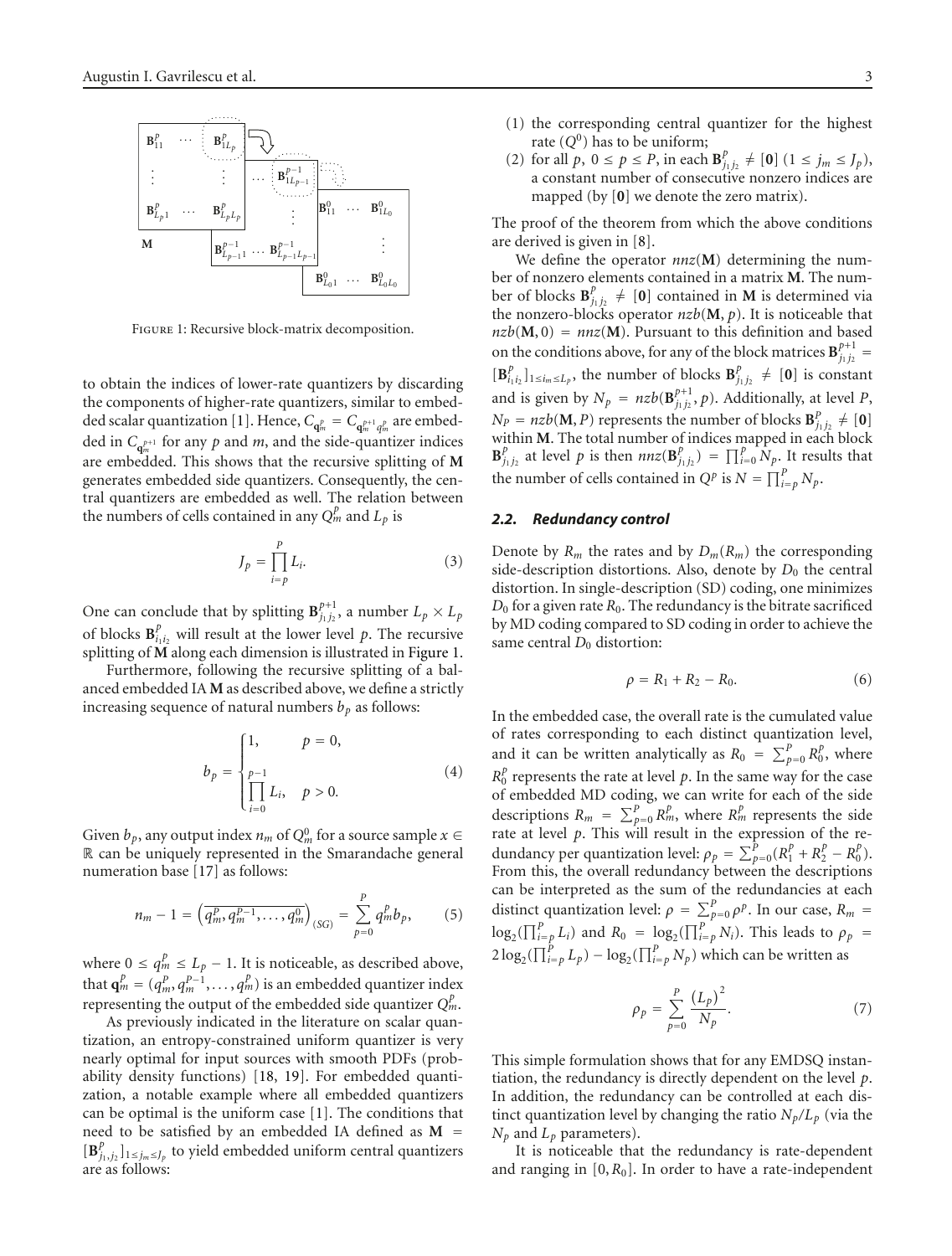analytical expression of redundancy (which is more appropriate for measurement purposes), we rely on the normalized redundancy, lying in the range  $[0, 1]$ :

$$
\rho_p = \frac{R_1^p + R_2^p}{R_0^p} - 1.
$$
\n(8)

In progressive coding relying on embedded quantization, the information within the stream is prioritized according to its impact on the overall rate-distortion performance. Hence, in order to improve the protection provided by an MD coding system, the redundancy in the layers corresponding to the coarser quantization levels should be higher than the redundancy corresponding to the finer levels. In other words, the redundancy has to increase with level *p* as

<span id="page-3-3"></span>
$$
\rho_0 \leq \rho_1 \leq \cdots \leq \rho_P. \tag{9}
$$

#### <span id="page-3-0"></span>**3. MULTIPLE-DESCRIPTION IMAGE CODING**

# *3.1. Multiple-description quadtree image codec*

In this section, we present a still-image MD coding system, enabling progressive transmission over unreliable channels. The proposed MD quadtree (MD-QT) coding approach is a wavelet-based system derived from our singledescription square-partitioning (SQP) codec proposed in [\[15](#page-9-10), [16\]](#page-9-11). SQP employs successive approximation quantization (SAQ) of the wavelet coefficients, followed by quadtree coding of the significance maps and adaptive arithmetic entropy coding. Other quadtree-based embedded image coding techniques have been proposed in the past, including for instance the nested quadtree splitting (NQS) algorithm of [\[20](#page-9-16)], the wavelet-based quadtree (WQT) codec of [\[15](#page-9-10)], and the set-partitioned embedded block coding (SPECK) approach of [\[21](#page-9-17)]. A later improvement of SQP is the QT-L codec of [\[22,](#page-10-0) [23\]](#page-10-1), providing comparative compression performance against state-of-the-art codecs, such as JPEG2000 [\[1\]](#page-9-1) or SPIHT [\[24](#page-10-2)]. The choice of the underlying singledescription (SD) coding system is thus justified by the proven fact [\[22](#page-10-0), [23](#page-10-1)] that intraband coding based on quadtree coding of the significance maps provides competitive compression performance against the state of the art.

In the proposed MD-QT approach, the classical SAQ is replaced by EMDSQ. This allows for producing more than one description of the input data. Additionally, EMDSQ retains the capability to provide fine-grain rate adaptation and progressive transmission of each description. Finally, the employed EMDSQ provides embedded deadzone quantization not only for the central quantizer, but for the side quantizers as well. Due to this feature, the proposed codec provides competitive rate-distortion characteristics for both central and side decoders.

At each quantization level  $p$ ,  $0 \le p \le P$ , the proposed MD-QT coding algorithm performs the same coding passes as our SQP codec of [\[15\]](#page-9-10): the *significance pass*, in which the significant wavelet coefficients *w*,  $T^p \le |w| < T^{p+1}$ , exceeding a certain significance threshold of the current level *Tp*

are localized and quantized, and the *refinement pass*, during which the quantization accuracy of the already significant coefficients (i.e., *w*:  $T^{p+1} \le |w|$ ) is refined. With the exception of the full-redundancy case, a different side quantizer is employed for each side description. Hence, it is natural to allocate for each distinct description a different set of significance thresholds, denoted as  $T_m^p$ , with *m* representing the description index ( $m = 1, 2$  in the following). Once the positions and the corresponding symbols of the significant coefficients are encoded,  $p$  is set to  $P - 1$  and the significance pass is restarted to identify the new significant coefficients. At every quantization level  $p$ ,  $p < P$ , only the significance of the previously nonsignificant coefficients is encoded, and the corresponding quantization step is applied.

In order to detail the algorithm, we begin by defining the QT partition rule used in the significance pass and introduce the related notations. Consider the wavelet-transformed image **W** as a matrix of dimension  $V_1 \times V_2$  and denote by  $w(1)$  a wavelet coefficient contained in **W** at coordinates  $\mathbf{l} = [l_1 l_2]$ , with  $0 \le l_1 < V_1$  and  $0 \le l_2 < V_2$ . We denote by  $QT(\mathbf{k}, \mathbf{v})$ a quadrant with top-left coordinates  $\mathbf{k} = [k_1, k_2]$  and size  $\mathbf{v} = [\nu_1 \nu_2]$ , where  $\nu_1$  and  $\nu_2$  represent the quadrant's width and height, respectively. In view of simplification, we assume identical power-of-two quadrant dimensions  $v_1$  and  $v_2$ , that is,  $v_1 = v_2 = 2^r$  for some  $r \in \mathbb{N}$ . Hence, the quadrant  $QT(k, v)$  can be considered as a square matrix containing the wavelet coefficients *w*(**l**) and it is defined as follows:

$$
\text{QT}(\mathbf{k}, \mathbf{v}) = \left[w(1)\right]_{k_i \le l_i < k_i + v_i} \quad \text{with } i = 1, 2. \tag{10}
$$

According to the above notations, the wavelet-transformed image can be considered as a quadrant denoted as  $W =$  $QT(0, V)$ , where  $0 = [0 0]$ , and  $V = [V_1 V_2]$  denotes the image size.

The significance of any quadrant  $QT(k, v) \in W$ ,  $v \neq$  $[1 1]$ , with respect to the applied threshold  $T_m^p$  is determined via the significance operator defined as follows:

<span id="page-3-1"></span>
$$
\sigma^{p} \left( \operatorname{QT}(\mathbf{k}, \mathbf{v}) \right) \big|_{\mathbf{v} \neq [1\ 1]} \n= \begin{cases}\n1 & \text{if } \exists w(1) \in \operatorname{QT}(\mathbf{k}, \mathbf{v}) : |w(1)| \ge T_m^p, \\
0 & \text{if } \forall w(1) \in \operatorname{QT}(\mathbf{k}, \mathbf{v}) : |w(1)| < T_m^p.\n\end{cases} \tag{11}
$$

The binary matrix  $QT_m^p(\mathbf{k}, \mathbf{v})$ , which indicates the significance  $\sigma^p(w(1))$  of each coefficient  $w(1) \in \mathrm{QT}(\mathbf{k}, \mathbf{v})$  with respect to the applied threshold  $T_m^p$ , is defined as

$$
\mathrm{QT}_{m}^{p}(\mathbf{k},\mathbf{v}) = \left[\sigma^{p}\left(w(1)\right)\right]_{k_{i} \leq l_{i} < k_{i} + v_{i}} \quad \text{with } i = 1, 2. \tag{12}
$$

Finally, we define a partitioning rule that divides a significant quadrant and the relative matrix  $QT_m^p(\mathbf{k}, \mathbf{v})$  into four adjacent minors, as follows:

<span id="page-3-2"></span>
$$
\mathrm{QT}_{m}^{p}(\mathbf{k}, \mathbf{v}) = \left[ \mathrm{QT}_{m}^{p} \left( \mathbf{k} + \frac{\mathbf{v}}{2} \boldsymbol{\alpha}, \frac{\mathbf{v}}{2} \right) \right], \quad \text{if } \sigma^{p} \left( \mathrm{QT}(\mathbf{k}, \mathbf{v}) \right) = 1. \tag{13}
$$

where  $\alpha = \begin{bmatrix} \alpha_1 & 0 \\ 0 & \alpha_2 \end{bmatrix}$  with  $\alpha_i = 0, 1$  for  $i = 1, 2$  and  $\mathbf{k} + (\mathbf{v}/2)\alpha =$  $\left[ k_1 + \alpha_1(\nu_1/2) \ k_2 + \alpha_2(\nu_2/2) \right]$ .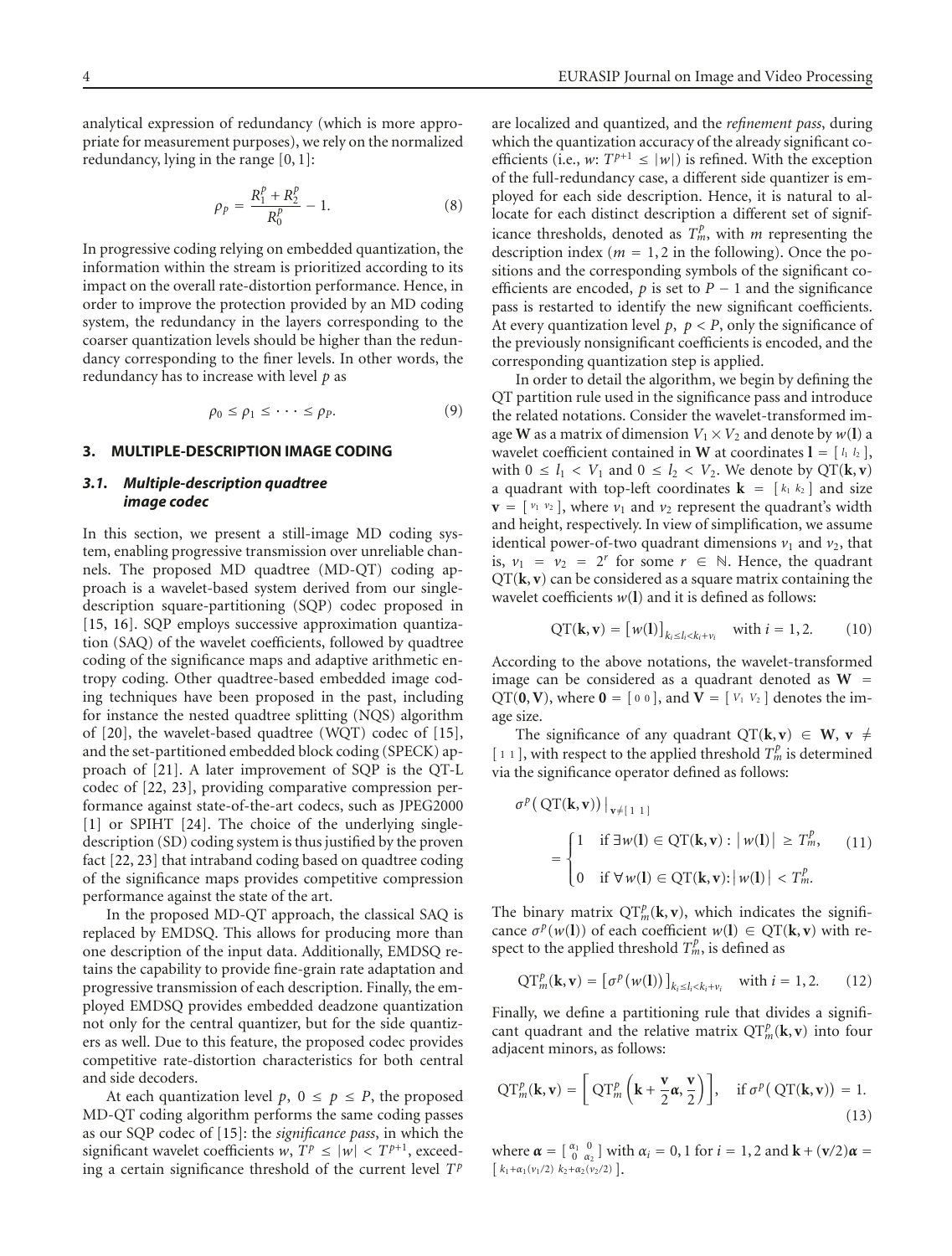Next we describe, for a number of two description, the *significance and refinement passes* performed by the encoder. Starting with the coarsest quantization level  $p = P$ , the significance pass is activated first and the significance of the wavelet image **W** is determined with respect to the threshold  $T_m^P$  as in [\(11\)](#page-3-1). If  $\sigma^P(\mathbf{W}) = 1$ , a significance symbol is emitted and the significance map  $QT_m^p(0, V)$  is split into four quadrants  $QT_m^p(\mathbf{V}\alpha/2,\mathbf{V}/2)$  according to the partitioning rule [\(13\)](#page-3-2). Then, following a depth-first technique [\[25](#page-10-3)], the descendent quadrants are further tested for significance and only the significant ones are iteratively spliced as in [\(13\)](#page-3-2). The recursive process ends when all the  $4 \times 4$  leaf nodes, containing at least one significant coefficient, are isolated and quantized, applying the proper EMDSQ side quantizer and the output symbols are added to the stream.

Conversely  $(\sigma^P(W) = 0)$ , all coefficients belonging to nonsignificant quadrants need not be explicitly quantized and a single nonsignificance symbol suffices to map all elements in a quadrant to the side quantizer deadzone.

Thus, the significance pass (i) records the positions **l** of all the leaf nodes newly identified as significant, using a recursive tree-structure of quadrants, and (ii) quantizes the values of the coefficients contained in the significant leaf nodes. The tree structure of matrices, produced by the partitioning rule, can be represented by the corresponding tree structure of significant or nonsignificant symbols. The employed depth-first scanning procedure allows the encoder to map the tree structure to a one-dimensional stream of symbols. Similarly, by inverting such mapping, the decoder reconstructs, at each quantization level, the significance matrices from the received stream.

It is noticeable that for an individual wavelet coefficient, we no longer apply the significant operator  $\sigma$ <sup>*p*</sup>, and instead we use the quantizer-index allocation operator, which we denote by  $\delta(w(1))$ , determining in which partition cell the wavelet coefficient is contained. To do so, the wavelet coefficients have to be compared with the partition-cell boundary points. Consider that an arbitrary partition cell at level *p* is divided into a maximum number *Lp*−<sup>1</sup> of partition cells at level *<sup>p</sup>*−1. In the index allocation process, the operator *<sup>δ</sup>* determines the symbol associated to each quantized coefficient as follows:

$$
\delta(w(1)) = \begin{cases} S_{L_{p-1}}, & w(1) \in C_{L_{p-1}}^{p-1}, \\ \vdots \\ S_2, & w(1) \in C_2^{p-1}, \\ S_1, & w(1) \in C_1^{p-1}, \end{cases}
$$
(14)

where  $C_n^{p-1}$  with 1 ≤ *n* ≤  $L_{p-1}$  denote the partition cells of  $Q_m^{p-1}$  in which a given partition cell  $C_k^p$  of  $Q_m^p$  is divided. All the coefficients contained in significant leaf nodes are stored in a *significance list*; we denote by *wp*(**l**) the coefficients contained in the *significance list* at level *p*.

Subsequently, the significance pass is followed by the refinement pass. This pass is activated at every level  $p, p < P$ , in order to refine the quantization accuracy for the coefficients recorded in the *significance list*, which were already coded as significant at a previous quantization level  $q$ ,  $p < q \leq P$ . The coefficients stored in the *significance list* are refined by applying the quantizer index allocation operator *δ* that corresponds to the current coding pass. Before applying the operator *δ*, all the coefficients contained in the *significance list* must be rescaled according to a refinement threshold  $T_r = T_m^p$ . The rescaling is performed by subtracting the value of the significance threshold from the coefficient magnitude till the resulting value is smaller than the refinement threshold. This can be expressed analytically as  $w^p(1) = w^{p+1}(1) - n \cdot T_m^p$ , where  $w^p(1)$  is the rescaled value obtained from  $w^{p+1}(1)$ , and *n* is the minimum integer for which  $w^{p+1}(1) - n \cdot T_m^p \le T_m^p$ .

Last, *p* is decremented and the described procedure is repeated, until the finest quantization accuracy is achieved, that is,  $p = 0$ , or the target bitrate is met.

Finally, we illustrate the manner in which the significance thresholds are computed, in the particular case of an EMDSQ instantiation [\[10\]](#page-9-18) with  $M = 2$ , as depicted in [Figure 2.](#page-5-0) For the coarsest quantization accuracy,  $p = P$ , the starting thresholds corresponding to each channel are  $T_1^P = 2T$  and  $T_2^P = T$ , respectively. Since it is not desirable that the quantizer is characterized by an overload region, the *T* value is related to the highest absolute magnitude  $w_{\text{max}}$  of the wavelet coefficients as

$$
T = 3^{\lfloor \log_3(w_{\max}/3) \rfloor + 1}.
$$
 (15)

Hence, the maximum number of quantization levels is  $P =$  $\lfloor \log_3(w_{\text{max}}/3) \rfloor + 1$ . In general, for  $p < P$ , the significance thresholds used for each channel  $m = 1, 2$  are given by

<span id="page-4-1"></span>
$$
T_m^p = \frac{T_m^p}{3^{p-p}}.\tag{16}
$$

#### <span id="page-4-0"></span>*3.2. Enhanced MD-QT image codec*

This section introduces an improved version of the MD-QT approach presented in [Section 3.1.](#page-3-0) To start with, it is important to observe that the MD-QT coder described above applies the MD coding paradigm only at the level of producing multiple quantized (and coded) representations of the wavelet coefficients. However, the output bitstreams are not composed solely of this type of information, but also of additional localization (or QT) information. Practically, the QT information is the data stored in the output stream generated by encoding the locations of the significant leaf nodes, as obtained by [\(11\)](#page-3-1) for each applied threshold. Motivated by this observation, we extend in this section the MD paradigm to all types of information generated by the coder, thus providing an enhanced version of MD-QT coding. As demonstrated experimentally, in case of erasures, this will lead to a systematically better rate-distortion performance in comparison to the MD-QT coder presented in [Section 3.1.](#page-3-0)

To justify this design approach, let us analyze the types of information generated by the proposed MD-QT algorithm. The principle behind MD-QT is to generate robust descriptions over erasure channels by producing more descriptions of the input data. The MD capability is attained by employing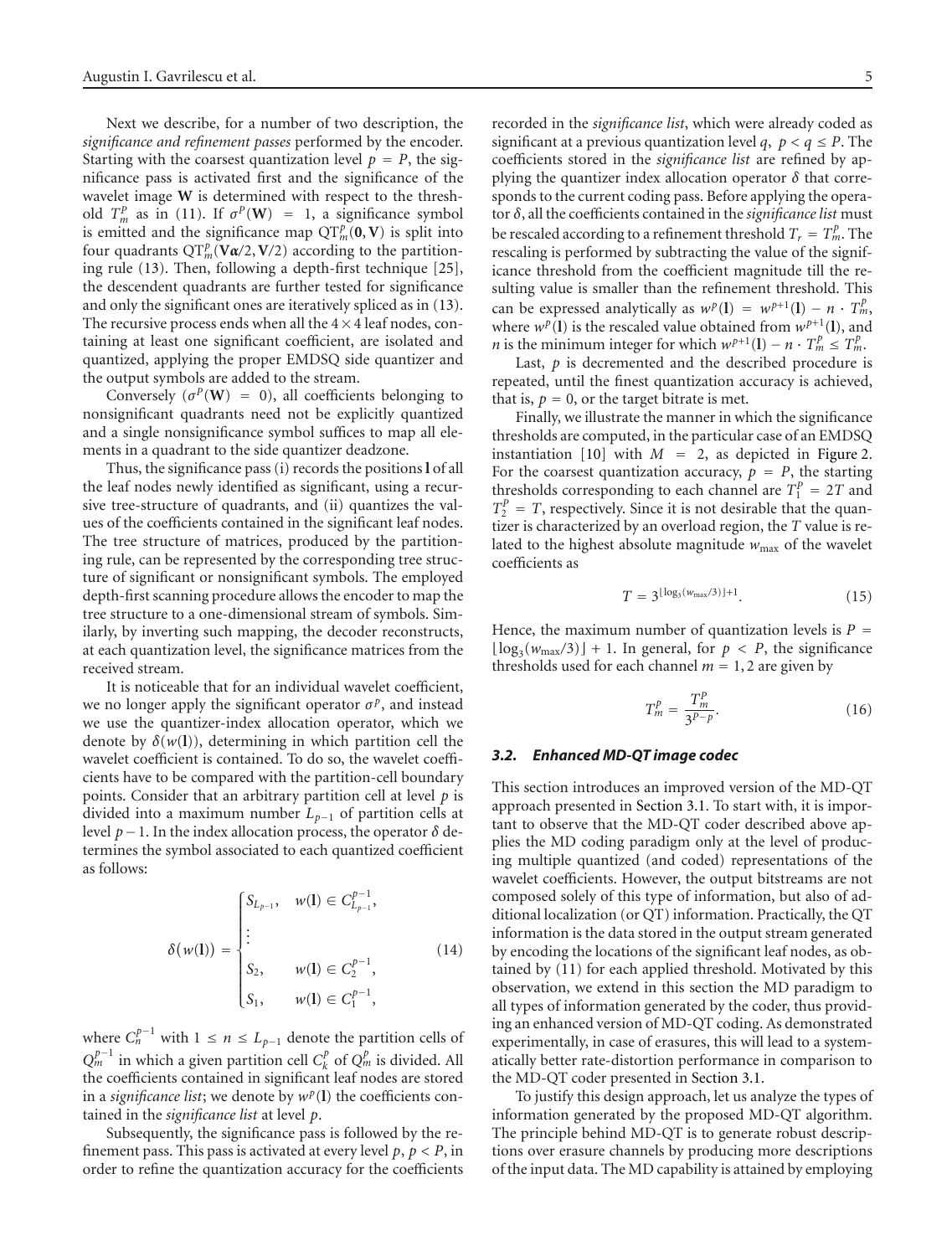

<span id="page-5-0"></span>FIGURE 2: Example of a three-level representation of  $Q_m^p$  for two-description EMDSQ ( $M = 2, 0 \le p \le 2$ ) with granular region ranging from 0 to 26. The significance-map coding is performed with respect to the set of thresholds  $T_n^p$ , as defined by [\(16\)](#page-4-1).

EMDSQ. The level of redundancy between the side quantizers' output can be adjusted via the *index allocation* (IA) of the EMDSQ [\[26\]](#page-10-4) and is related to the channel probability of failure.

At every quantization level, each MD output stream is composed of the following encoded symbols: the quantized information, the sign information, and the QT information. The quantized and sign information are generated during the significance and refinement passes. For each quantization symbol resulting from the significance pass, we have a corresponding QT piece of information that serves to localize the position of the corresponding sample in the wavelettransformed image.

The distribution of the symbols generated for a single coding step, corresponding to one quantization level *p* is illustrated in [Figure 3.](#page-5-1) Additionally, [Table 1](#page-5-2) gives the relative percentage magnitude of each symbol type within the total number of symbols for each of the first five coding steps, corresponding to the quantization levels  $p, P - 4 \leq p \leq P$ .

The numbers are calculated by averaging, for each coding step, the number of symbols obtained by encoding a set of ten images. Notice that for the first coding step, there are no refinement symbols and that the number of sign symbols equals the number of quantization symbols. This experiment reveals that at least half of the amount of information contained in the output stream at each coding pass consists of QT symbols.

Now, let us consider that each of the descriptions is separately packetized and transmitted over the network. It is obvious that in the case of an erasure at the level of the quantization symbols (both the significance and refinement symbols), these symbols can be recovered with a certain fidelity from the received description at the decoder side. In the case of lost sign data for one description, the second description will provide complete recovery since the sign information is completely redundant in each description. However, the QT information needs to be protected against potential errors as well. In fact, if compared to the impact of errors occurring on quantization information, the errors that occur at the level of QT information will have a greater impact on the decoded



<span id="page-5-1"></span>Figure 3: Distribution of the symbols generated in a coding pass of a MD-QT coding system.

<span id="page-5-2"></span>TABLE 1: Distribution of the coding symbols in a bitstream generated in the first five coding passes of a wavelet-based MD-QT coding system.

| <b>Quantization</b> level |    | $P$ $P-1$ $P-2$ $P-3$ $P-4$ |  |
|---------------------------|----|-----------------------------|--|
| Sign symbols $(\% )$      |    |                             |  |
| Quantization symbols (%)  |    |                             |  |
| Refinement symbols (%)    |    |                             |  |
| $QT$ symbols $(\% )$      | 49 |                             |  |

data. Indeed, if there is no mechanism that correlates the QT information among the different descriptions, then there is no way to enable QT data recovery from a received description.

From the above discussion, the following conclusions can be drawn.

- (i) Despite the fact that multiple descriptions are provided by the system of [Section 3.1,](#page-3-0) the MD principles are limited only to the quantization and sign information. The information represented by the QT symbols is nevertheless present in all descriptions, but is not correlated, thus leading to the impossibility of recovering such data in case of erasures.
- (ii) The QT symbols stand for the largest part of information generated in each coding pass. Therefore, if the channel is characterized by a uniformly distributed probability of failure, there is a greater likelihood that the QT information will become erroneous.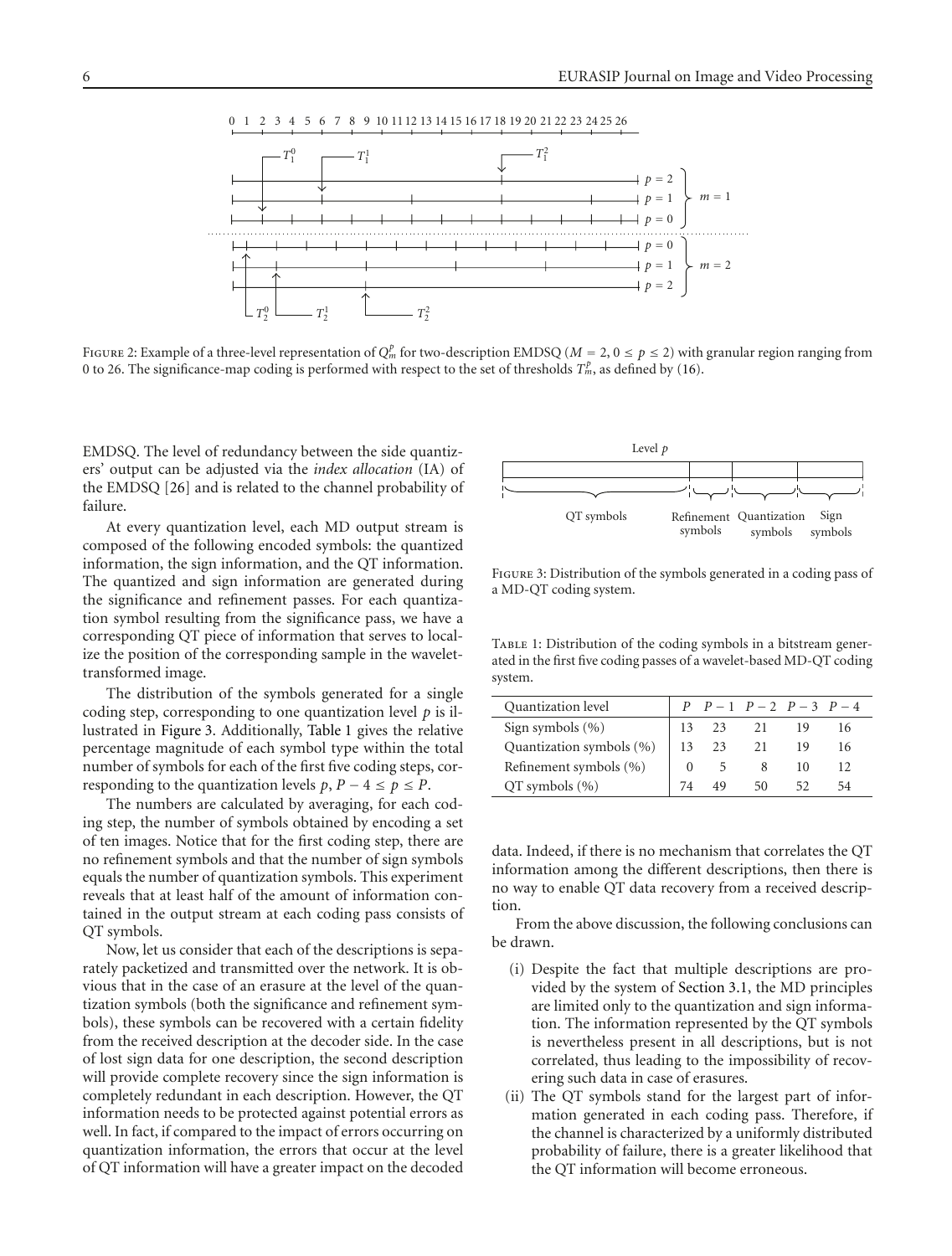

<span id="page-6-1"></span>FIGURE 4: Three-level representation of  $Q_m^p$  for a two-channel EMDSQ ( $M = P = 2$ ,  $0 \le p \le 2$ ) for an example with granular region ranging from 0 to 26. The significance-map coding is performed for each of the two descriptions with respect to the set of thresholds  $(T_1^p, T_2^p), \ldots, (T_1^0, T_2^0).$ 

In the following, we present a new QT encoding approach that will lead to redundant QT information among the resulting descriptions. The starting point in this design is the coding scheme described in [Section 3.1.](#page-3-0) Similar to this scheme, each coding step is composed of *significance* and *refinement passes*, with the exception of the first step, corresponding to the coarsest quantization level, in which only the significance pass is performed.

It is important to observe that in order to produce similar QT (i.e., localization) information for all descriptions, we need to apply a common set of significance thresholds when we construct the descriptions. A simple solution to obtain such a set is to combine the different sets of significance thresholds used to generate each distinct description in the MD-QT scheme of [Section 3.1.](#page-3-0) Consider for example the EMDSQ instantiation depicted in [Figure 2.](#page-5-0) In this case, the first set of thresholds is  $T_1^P, T_1^{P-1}, \ldots, T_1^0$  and the second set of thresholds is  $T_2^p, T_2^{p-1}, \ldots, T_2^0$ , where  $T_m^p$ is given by [\(16\)](#page-4-1). The common set of thresholds will be of the form  $(T_1^p, T_2^p), (T_1^{p-1}, T_2^{p-1}), \ldots, (T_1^0, T_2^0)$ . [Figure 4](#page-6-1) depicts the same EMDSQ instantiations as given in [Figure 2.](#page-5-0) It is noticeable that in the case of enhanced MD-QT, two thresholds correspond to each quantization level. This results into two significance passes and one refinement pass for each coding step. In general, by following this approach of merging the sets of significance thresholds, the algorithm will perform *M* significance passes and one refinement pass for every coding stage  $p, p < P$ .

#### <span id="page-6-0"></span>**4. EXPERIMENTAL RESULTS**

In this section, we present experimental results testing different aspects of our proposed approach. For all the experiments presented in this section, the MDC system is providing a number of two descriptions.

The first set of experiments focuses on (i) the redundancy control mechanism and (ii) the comparative performance assessment between instantiations of EMDSQ and the state-of– the-art MDUSQ of [\[14](#page-9-9)]. In order to demonstrate the redundancy control mechanism, three instantiations of EMDSQ at *different overall redundancy levels* are employed in the MD-QT coding system. The MD-QT yielding  $\rho = 0.9$  employs an EMDSQ instantiation that corresponds to a two-diagonal embedded IA [\[26,](#page-10-4) [27](#page-10-5)]. It is noticeable that the EMDSQ cells are not disconnected in this case. The MD-QT yielding a total redundancy of  $\rho = 0.4$  employs an EMDSQ instantiation that corresponds to a two-diagonal embedded IA for all quantization levels except the finest one ( $p = 0$ ) [\[8,](#page-9-15) [11\]](#page-9-5). For the finest quantization level, we allocate no redundancy in between the two descriptions. Following the notations from [Section 2.2,](#page-2-0) this can be written as  $N_0 = (L_0)^2$ . It is noticeable that for the last quantization level, EMDSQ employs disconnected cells [\[8,](#page-9-15) [11](#page-9-5)]. Finally, for the last employed EMDSQ instantiation we allocate no redundancy at all for the final two quantization levels, that is,  $N_0 = (L_0)^2$  and  $N_1 = (L_1)^2$ . This case will result in a total redundancy value of  $\rho = 0.3$ . [\[8](#page-9-15), [11\]](#page-9-5).

[Figure 5](#page-7-0) depicts the rate distortion behavior of the MD-QT central decoder employing the above-mentioned EMDSQ instantiations. The experiments demonstrate that both the overall redundancy and redundancy per each quantization level can be controlled. Additionally, [\(9\)](#page-3-3) suggests that one can adapt the EMDSQ in order to provide an unequal error protection scheme where we can tune the redundancy according to the importance of the layer being encoded—for example, more redundancy can be allocated to the base layer (corresponding to the coarser quantization levels) and less to the enhancement layers, corresponding to the finer quantization levels.

Additionally, [Figure 5](#page-7-0) shows the rate-distortion results obtained with MD-QT incorporating MDUSQ at an overall redundancy  $\rho = 0.9$ . It is important to notice that for EMDSQ, it is possible to control the redundancy at each distinct quantization level, while the MDUSQ do not feature this important control mechanism. These results show also that at the same redundancy level, EMDSQ outperforms the state of the art on the whole range of rates.

Finally, [Figure 5](#page-7-0) depicts the rate-distortion results of the corresponding SD coder in order to allow for a comparison with the corresponding MD coder in the case of error-free channels. It is noticeable that in applications that require a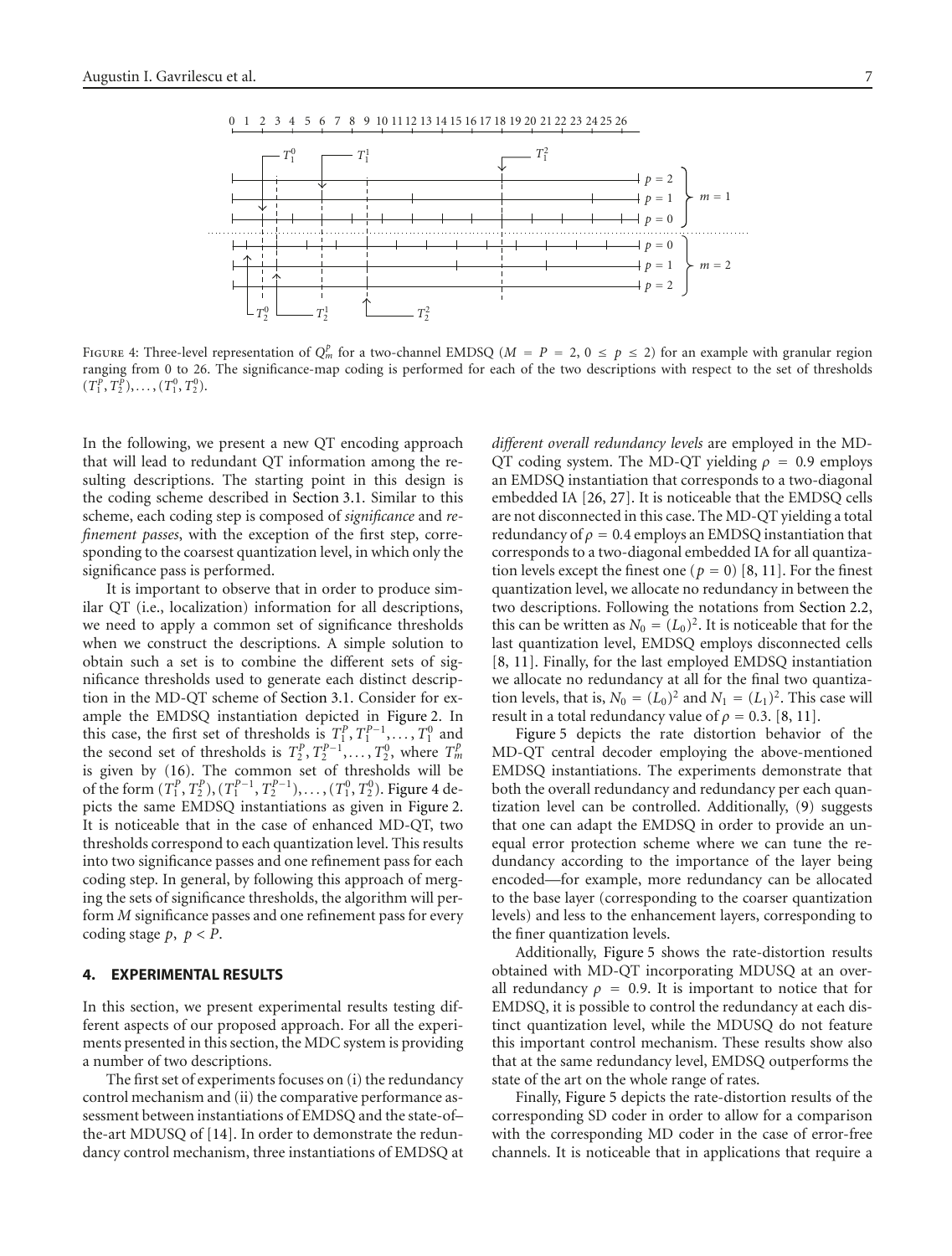

<span id="page-7-0"></span>FIGURE 5: Comparative central rate-distortion performance for SDC and MD-QT incorporating the EMDSQ at different overall redundancies and MDUSQ of [\[7\]](#page-9-4) applied on the (a) Lena and (b) Goldhill images.

lesser protection level (which will be reflected in less redundancy between the two descriptions), the rate-distortion gap between the SD and MD coders can be narrowed.

The goal of the second sets of experiments from this section is to evaluate the performance of the proposed MD-QT codecs operating in a realistic data communication scenario. Transmission systems are increasingly using packetization techniques. Therefore, we will asses how our errorresilient MD-QT systems are able to cope with packet losses in comparison to the equivalent single-description coding (SDC) system based on QT coding.

For this purpose, the output stream is divided into packets and is transmitted via the channel. We assume that the employed packetization method provides packets with a number of payload bytes representing the coded data plus sufficient header information. The header information will allow detecting the lost packets at the decoder side, and thus the correct sequencing of the remaining packets could be maintained. In the following experiments, we chose a packet payload of 640 bytes. For each probability of loss, all the possible erasure patterns are explored and the resulting PSNR values are averaged, as described next.

Let us consider a certain number of packets *N* that are to be transmitted, and let *pL* be the average packet-loss probability. The average number of packets being lost is  $k = p_L \cdot N$ , and there will be  $\binom{k}{N}$  combinations to lose *k* packets out of *N*. The average distortion is then calculated by measuring and averaging the MSE over all possible combinations.

Three sets of experiments are performed on two standard images, that is, 512 × 512 gray-scale *Lena*, and *Barbara* images, which have been compressed using (i) the simple and (ii) enhanced MD-QT codecs employing EMDSQ, and (iii) the equivalent single-description SQP coder, employing successive approximation quantization.

In a first round of experiments, we transmit  $N = 14$ packets, corresponding to a coding rate of 0.27 bit per pixel (bpp). For this test, we use a channel model with a loss rate varying between 0% and 35%. Although 35% may seem high for current networks, such high loss rates commonly occur with wireless networks and on the Internet at peak times. The results given in [Figure 6](#page-8-1) show that in case of no error, the SDC system (i.e., SQP) provides better performance. On the other hand, in the presence of errors, even with a small probability of failure, the SDC system experiences a large drop in performance. This justifies the need for MD coding and demonstrates the robustness of the proposed approach over a broad range of packet-loss rates.

These results also demonstrate that generating common QT information for both descriptions by using a common significance threshold set comes at practically no cost in the error-free case, and significantly improves the performance in the error-prone case. Finally, it is important to point out that these results are systematically observed on a broad set of test images [\[26\]](#page-10-4).

The results for the second experiment are presented in [Figure 7](#page-8-2) and demonstrate comparative progressive transmission capability (or quality scalability) in the context of communication over error-prone channels for the MD-QT versus SQP. The vertical axis represents the average PSNR obtained for all the possible loss patterns, while the horizontal axis represents the number of received packets.

For this second experiment, we send a total of 26 packets to represent the Lena image (corresponding to a coding rate of 0.51 bpp) and 40 packets for the Barbara image (corresponding to 0.78 bpp). In [Figure 7,](#page-8-2) a probability of failure around 4% is considered.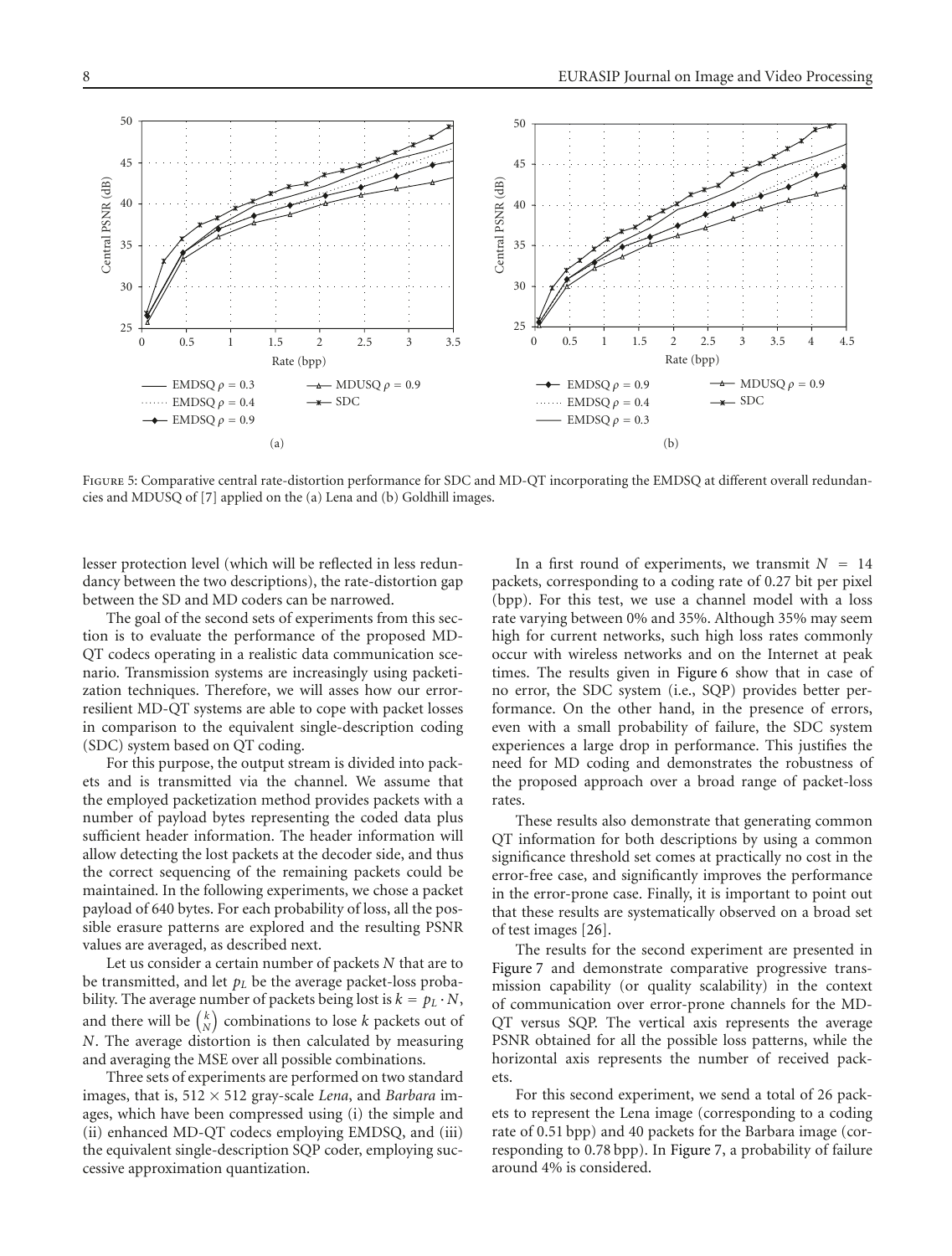

<span id="page-8-1"></span>FIGURE 6: Effect of packet loss on average PSNR for all loss patterns for a number of 14 transmitted packets and probability of loss varying between 0% and 35% for (a) Lena and (b) Barbara. The employed coders are the simple MD-QT (MDC) and enhanced MD-QT (MDC-enh) and the corresponding SDC version, SQP.



<span id="page-8-2"></span>FIGURE 7: Effect of 4% packet loss on average PSNR for progressive transmission of (a) Lena and (b) Barbara. The employed coders are the MD-QT (MDC) and the corresponding SDC version, SQP.

Several conclusions can be drawn from this experiment. First, we can notice that an MD-QT coding system is a robust progressive transmission system since it allows for an increase in image quality with each packet received at the decoder side, in the context of erasures. Second, it is noticeable that even for a small error rate and a small number of received packets, the MD-QT coder outperforms the SQP coder by a large margin. Finally, it is noticeable that for MD-QT, the distortion is monotonically decreasing with the number of received packets, while the one of SQP is characterized by a *plateau effect*. This effect indicates that the average SDC performance can no longer be improved as the probability of correctly receiving an increasing number of packets diminishes drastically.

# <span id="page-8-0"></span>**5. DISCUSSION AND CONCLUSIONS**

This paper presents a new type of scalable erasure-resilient image codecs. In the proposed approach, scalability and packet-erasure resilience are jointly provided via EMDSQ. A scalable multiple-description image coding system (MD-QT) is presented relying on quadtree coding of the EMDSQ output, along with an enhanced version of it. It is found experimentally that extending the MD paradigm by generating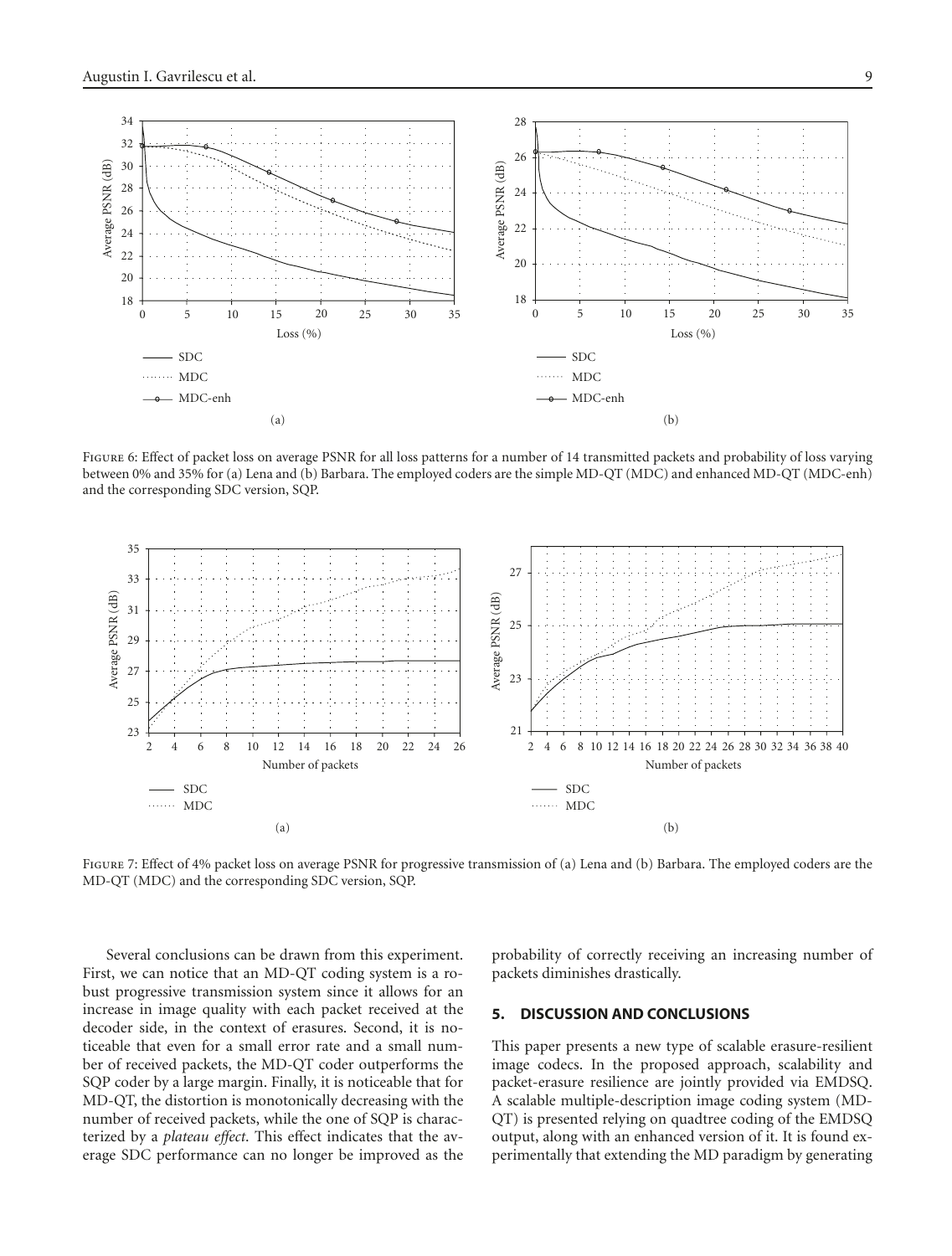common localization information across descriptions comes at practically no cost in the error-free case, and significantly improves the performance in the error-prone case.

The advantages of both MD coding systems are demonstrated in the context of image transmission over packetlossy networks. The experimental results demonstrate that both the overall redundancy and redundancy per quantization level can be controlled. A comparative performance assessment between instantiations of EMDSQ and the stateof-the-art MDUSQ of [\[14](#page-9-9)], both incorporated in a common MD-QT coding system, is performed. The experimental results demonstrate that at the same redundancy level, EMDSQ outperforms the state of the art on the whole range of rates.

Finally, we notice that even for a small error rate and a small number of transmitted packets, the MD-QT codec outperforms the single-description coding equivalent (SQP) by a large margin. Moreover, for the MD-QT codec, the distortion is monotonically decreasing with the number of received packets, while the SQP codec is characterized by a plateau effect. This justifies the need for MD coding and demonstrates the robustness of the proposed approach over a broad range of packet-loss rates.

These results show that while transmitting over reliable links, the coding penalty associated with the proposed MD approaches versus single-description coding is controllable and can be reduced by reducing the overall redundancy. In other words, the "cost" of MDC can become negligible, while preserving significant benefits when transmitting over errorprone channels.

#### **ACKNOWLEDGMENTS**

This work was supported by the Federal Office for Scientific, Technical, and Cultural Affairs (IAP Phase V - MOTION), EU (IST SUIT), and the Fund for Scientific Research - Flanders (FWO) (Project G.0053.03 and Postdoctoral Fellowships P. Schelkens and A. Munteanu).

#### <span id="page-9-1"></span><span id="page-9-0"></span>**REFERENCES**

- [1] D. Taubman and M. W. Marcelin, *JPEG2000: Image Compression Fundamentals, Standards, and Practice*, Kluwer Academic, Norwell, Mass, USA, 2002.
- <span id="page-9-2"></span>[2] L. Ozarow, "On a source-coding problem with two channels and three receivers," *The Bell System Technical Journal*, vol. 59, no. 10, pp. 1909–1921, 1980.
- <span id="page-9-6"></span>[3] V. A. Vaishampayan, "Design of multiple description scalar quantizers," *IEEE Transactions on Information Theory*, vol. 39, no. 3, pp. 821–834, 1993.
- [4] Y. Wang, M. T. Orchard, V. Vaishampayan, and A. R. Reibman, "Multiple description coding using pairwise correlating transforms," *IEEE Transactions on Image Processing*, vol. 10, no. 3, pp. 351–366, 2001.
- [5] V. K. Goyal and J. Kovačević, "Generalized multiple description coding with correlating transforms," *IEEE Transactions on Information Theory*, vol. 47, no. 6, pp. 2199–2224, 2001.
- <span id="page-9-3"></span>[6] R. Puri and K. Ramchandran, "Multiple description source coding using forward error correction codes," in *Proceedings of 33rd the Asilomar Conference on Signals, Systems, and Computers*, vol. 1, pp. 342–346, Pacific Grove, Calif, USA, October 1999.
- <span id="page-9-4"></span>[7] A. I. Gavrilescu, A. Munteanu, P. Schelkens, and J. Cornelis, "Embedded multiple description scalar quantizers," *IEE Electronics Letters*, vol. 39, no. 13, pp. 979–980, 2003.
- <span id="page-9-15"></span>[8] A. I. Gavrilescu, A. Munteanu, J. Cornelis, and P. Schelkens, "Generalization of embedded multiple description scalar quantizers," *IEE Electronics Letters*, vol. 41, no. 2, pp. 63–65, 2005.
- [9] A. I. Gavrilescu, A. Munteanu, P. Schelkens, and J. Cornelis, "Embedded multiple description scalar quantizers for progressive image transmission," in *Proceedings of IEEE International Conference on Acoustics, Speech, and Signal Processing (ICASSP '03)*, vol. 5, pp. 736–739, Hong Kong, April 2003.
- <span id="page-9-18"></span>[10] A. I. Gavrilescu, A. Munteanu, J. Cornelis, and P. Schelkens, "High-redundancy embedded multiple-description scalar quantizers for robust communication over unreliable channels," in *Proceedings of 5th International Workshop on Image Analysis for Multimedia Interactive Services (WIAMIS '04)*, Lisboa, Portugal, April 2004.
- <span id="page-9-5"></span>[11] A. I. Gavrilescu, A. Munteanu, J. Cornelis, and P. Schelkens, "A new family of embedded multiple description scalar quantizers," in *Proceedings of IEEE International Conference on Image Processing (ICIP ' 04)*, vol. 1, pp. 159–162, Singapore, October 2004.
- <span id="page-9-7"></span>[12] V. A. Vaishampayan and J. Domaszewicz, "Design of entropyconstrained multiple-description scalar quantizers," *IEEE Transactions on Information Theory*, vol. 40, no. 1, pp. 245– 250, 1994.
- <span id="page-9-8"></span>[13] V. A. Vaishampayan and J.-C. Batllo, "Asymptotic analysis of multiple description quantizers," *IEEE Transactions on Information Theory*, vol. 44, no. 1, pp. 278–284, 1998.
- <span id="page-9-9"></span>[14] T. Guionnet, C. Guillemot, and S. Pateux, "Embedded multiple description coding for progressive image transmission over unreliable channels," in *Proceedings of IEEE International Conference on Image Processing (ICIP '01)*, vol. 1, pp. 94–97, Thessaloniki, Greece, October 2001.
- <span id="page-9-10"></span>[15] A. Munteanu, J. Cornelis, G. Van der Auwera, and P. Cristea, "Wavelet-based lossless compression scheme with progressive transmission capability," *International Journal of Imaging Systems and Technology*, vol. 10, no. 1, pp. 76–85, 1999.
- <span id="page-9-11"></span>[16] A. Munteanu, J. Cornelis, G. Van der Auwera, and P. Cristea, "Wavelet image compression—the quadtree coding approach," *IEEE Transactions on Information Technology in Biomedicine*, vol. 3, no. 3, pp. 176–185, 1999.
- <span id="page-9-12"></span>[17] C. Dumitrescu and V. Seleacu, *Some Notions and Questions in Number Theory*, American Research Press, Rehoboth, NM, USA, 1998.
- <span id="page-9-13"></span>[18] N. Farvardin and J. W. Modestino, "Optimum quantizer performance for a class of non-Gaussian memoryless sources," *IEEE Transactions on Information Theory*, vol. 30, no. 3, pp. 485–497, 1984.
- <span id="page-9-14"></span>[19] H. Gish and J. Pierce, "Asymptotically efficient quantizing," *IEEE Transactions on Information Theory*, vol. 14, no. 5, pp. 676–683, 1968.
- <span id="page-9-16"></span>[20] C. K. Chui and R. Yi, "System and method for nested split coding of sparse data sets," US patent no. 5748116, Teralogic, Menlo Park, Calif, USA, 1998.
- <span id="page-9-17"></span>[21] A. Islam and W. A. Pearlman, "Embedded and efficient lowcomplexity hierarchical image coder," in *Visual Communications and Image Processing*, vol. 3653 of *Proceedings of SPIE*, pp. 294–305, San Jose, Calif, USA, January 1999.